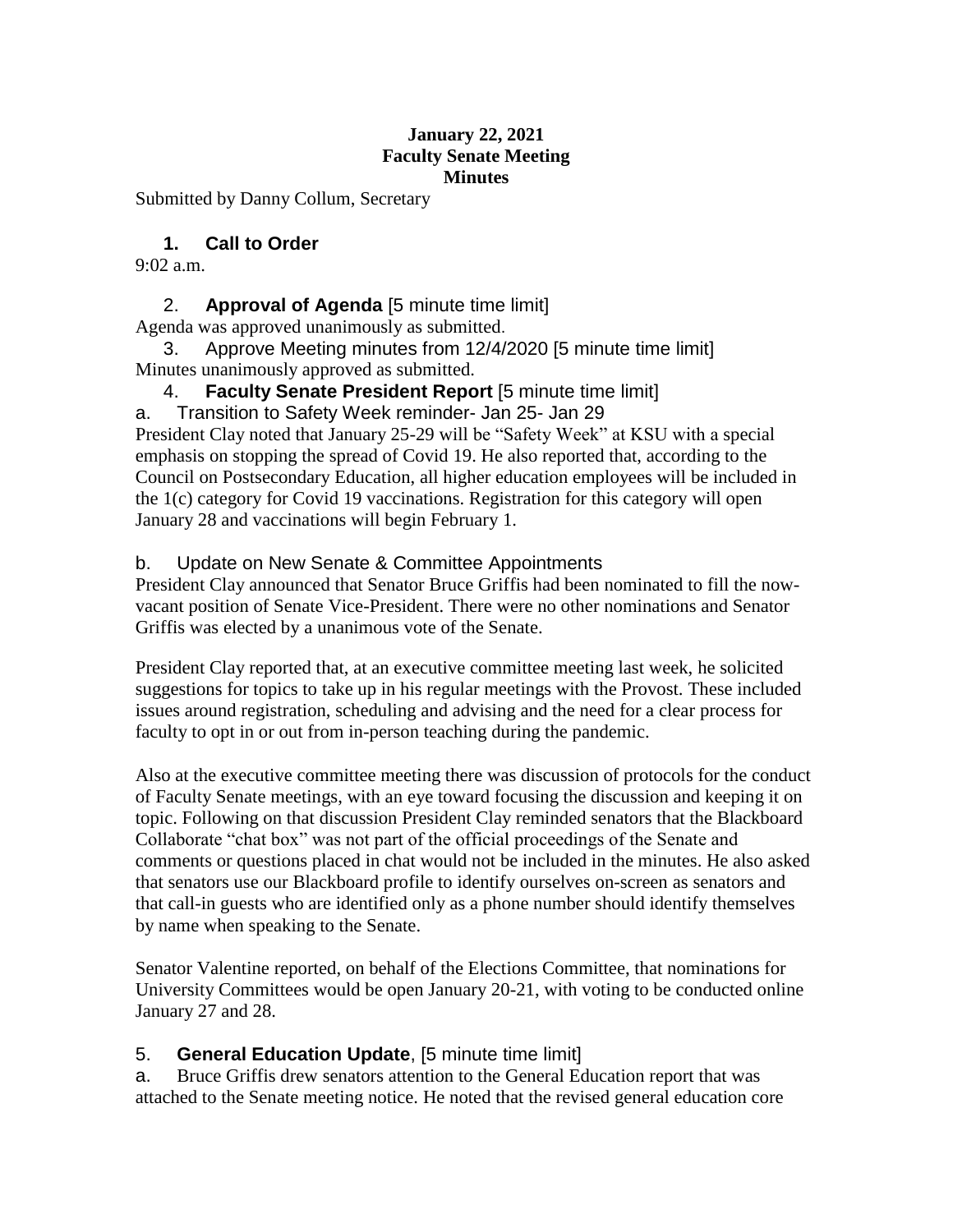may require revision of our general education assessment practices, and the general education committee is available to help with that process. He noted that the mathematics program has already done this for Fall 2020.

A guest asked who is responsible for audits of the general education core. Dr. Schneller answered that faculty advisors and university college do this, and the registrar does a final audit before graduation.

## 6. **Administration Updates** [5 minutes each]

### a. **Dr. Dailey**- Technology

Dr. Dailey offered thanks to the faculty for our cooperation with the transition to the new Blackboard format. He said that we will switch to the "Ultra" experience for the online classroom next year and that soon "terms" would be available as a category for organizing our "Courses" view by semester. This update will also group courses by discipline.

He acknowledged that there was a glitch between Blackboard and WIRED at the start of the semester. Suddenly, they stopped communicating with each other and many students who were registered in WIRED didn't get loaded into Blackboard. Mr. Ross in IT is entering the students manually, one-by-one, and will be done soon.

Finally, Microsoft Teams is now integrated into Blackboard.

## **Nurse Todd**- Safety

Nurse Todd reported that Amy Olds will be sending student excuses, so look for that name on the excuse emails. We do already have student Covid 19 cases in the first week of the semester. We have tested 637 resident students and found two positives. She expects that at least another 200 students will be coming in for testing. Regarding the vaccination, Nurse Todd reported that she has had both doses of the vaccine and is fine, with no significant side effects. During Safety Week, Wild Health will be doing surveillance testing in the Student Center. This will recur in early February. Cleaning supplies are available from Facilities.

A senator asked if off-campus students notify Student Health when they are in quarantine, and the nurse responded that they are supposed to. Another question was whether student internship placements in the community would be eligible for 1(c) vaccination status. Nurse Todd said the supervising faculty should get in touch with her and she would follow up with the County Health Department. A senator who lives in Fayette County asked if he could be vaccinated in Franklin County. Nurse Todd replied that people can be vaccinated either in the county where they live, or the one where they work. A guest asked about potential allergic reactions to the vaccination, and Nurse Todd explained that you are kept on site for at least 15 minutes after your injection to be sure that no allergic reaction occurs, and the vaccination sites are equipped to deal with reactions if they do happen. She said that allergic reaction might be possible for anyone who routinely carries an epipen.

## **Daryl Love**- Career Services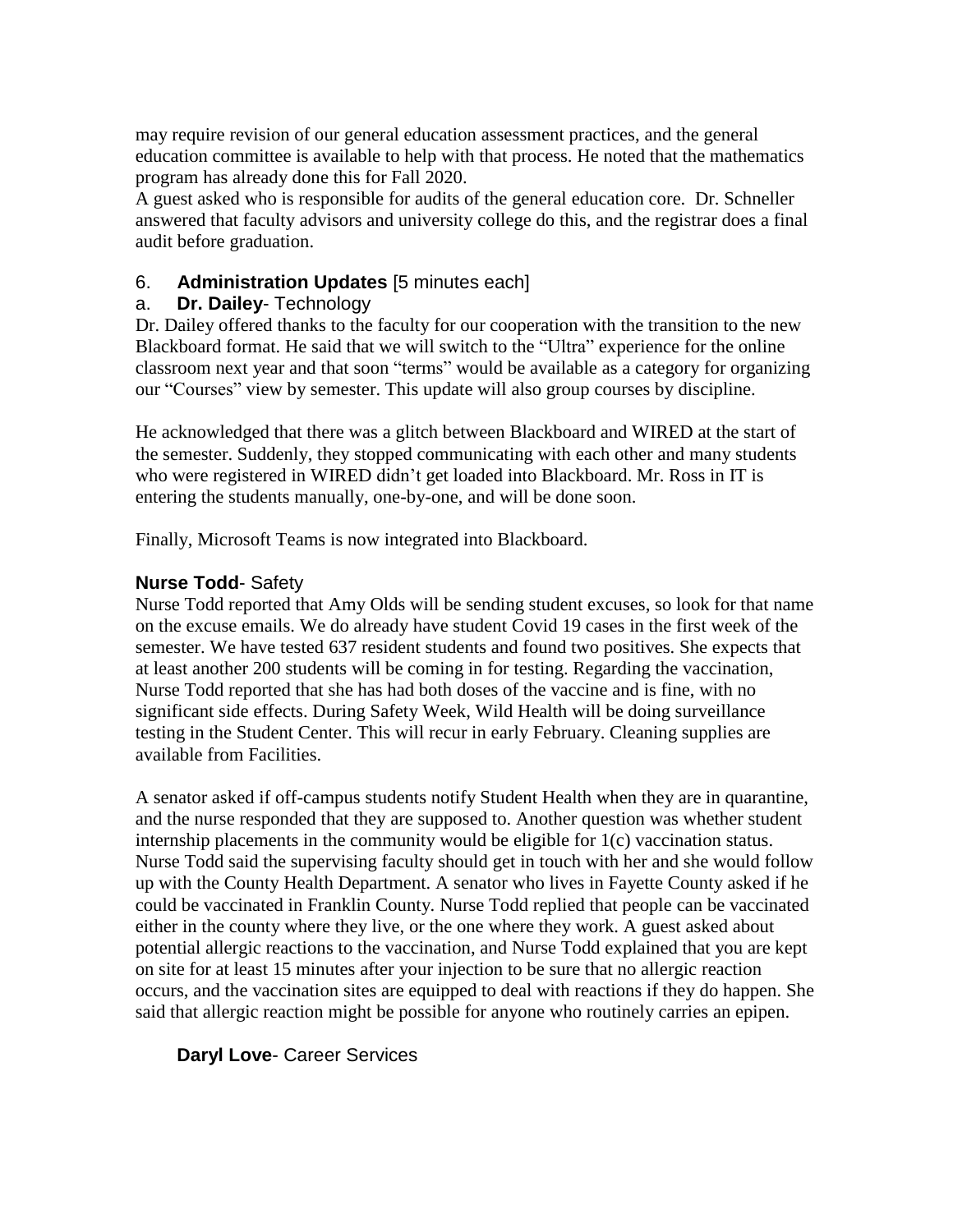Mr. Love reported that Graduate and Professional Schools Fair was coming up soon. Then February 9 there will be a jobs and internships fair. The KSU Student Success Academy is underway. It has identified 130 students to help with hard and soft skills that will help them become employed. Students who complete the program will also have a certificate for their resumes.

### **Dr. Beverly Schneller** - Academics/Research

Dr. Schneller reminded all faculty that census date for attendance this semester is January 29. Attendance records in Blackboard can migrate to WIRED. In classes that are all virtual, "attendance" is considered to be completion of two assignments for the class. She urged faculty to make sure that all part-time instructors get the message about the nonattending census.

Programs in social work, public administration and education are all going forward in their accreditation processes. Timothy Ford is now chief diversity officer for the university and Pernella Deams is acting vice-president for student engagement and campus life. These changes are due to the departure of Derek Greenfield.

KSU faculty and students are now eligible for two awards from COPLAC, the consortium of public liberal arts colleges KSU recently joined. Information on these will be distributed.

Current campus Covid 19 protocol is that presence in campus buildings should be limited to 20 percent.

#### **Dr. Malone**- Advising

Dr. Walter Malone noted that his office is encouraging students to pay close attention to their email and Blackboard in the current situation of virtual and hybrid learning. A senator pointed out that there is confusion among students about the distinction between "virtual" and "online" classes, i.e. ones that are all online and asynchronous and ones that have regular scheduled meetings, but are conducted virtually. Another senator reported that some courses that were supposed to have scheduled virtual meeting times got stripped of their meeting times in the process of being put on WIRED.

Dr. Malone said that some of the confusion around the start of this semester is also the result of understaffing in the advising office. As he spoke advising was still going through the D-F-W lists from fall semesters to identify students who failed prerequisites for their spring classes. His office is obtaining the Beacon software package that will allow for intrusive advising of students who are having trouble, especially at the four and eight week marks in the semester.

Another senator spoke to note that math curriculum ladders on the website in her area were out of date and shouldn't be used in advising and that she has had the experience of seeing students who had been placed in classes that they didn't need. Dr. Malone noted that there is also a problem when student transcripts aren't in the system, which can throw things off.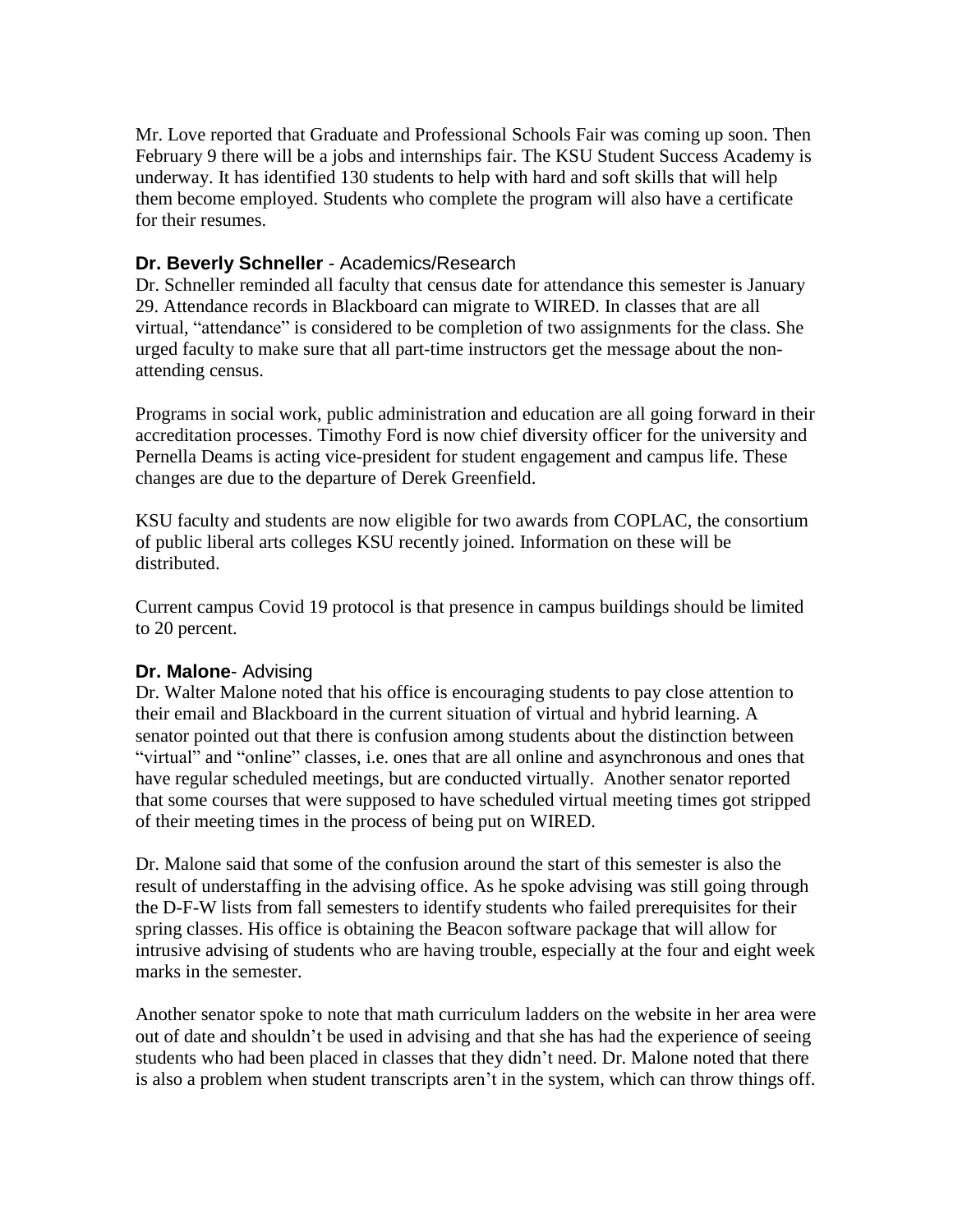## **Dr. Yates**- Provost Insights & Academic Update

The provost began by noting that online work has been isolating and lonely, but he said that there is light at the end of the tunnel. He committed to meet with the Faculty Senate President every week or two to hear our concerns, and he said that many of the problems we had been discussing were the result of communication between units not being streamlined. He noted that in the registrar's office we are still doing things manually that could be automated. Every time there's a catalog change it has to be manually scripted. The same is true of student registration. We need a system that will tell us how many students are going to need a class. The DegreeWorks software being implemented will help with this. In addition, Dr. Yates said, we are hiring three new people for the registrar's office.

Continuing his report (after extra time was voted), the provost reported that both the provost search and the tenure and promotion process were progressing on track. There was confusion around tenure and promotion at first, but it is now up and running. There will be recommendations for the March board meeting, and there will be a meeting this spring semester for people who are going up for tenure or promotion in the 2021-2022 academic year.

## 7. **Senate Committee Report** [5 minutes each]

a Academic Policy Committee report [5 minute time limit]

When it starts meeting this semester, Senator Gyawali reported, the APC will be looking at the processes around updates of the catalog, handbook and calendar and problems in scheduling and advising. He said that he will be inviting Dr. Malone to join an APC meeting about advising. APC will also be looking at polices around faculty exchanges with other institutions and study abroad.

b. Curriculum Committee report [5 minute time limit]

Senator Wang was not present, and there was no Curriculum Committee report.

## c. Professional Concerns Committee report [5 minute time limit]

Senator Valentine said that this semester PCC will return to the issue of revising the Faculty Handbook policies on the hiring of eans and evaluation of chairs. It will also be looking at the definitions of "acting" and "interim" status as they are being used for administrative positions, degree reporting for ABD faculty and new degrees and the contract process for faculty overloads.

. d. Budget and Academic Support Committee report [5 minute time limit] Senator Novelo reported that BASC will meet next Friday and set an agenda for the spring semester.

8. **Faculty Regent Updates** [5 minute time limit]

a. Dr. Moffett- BOR

Not present. No report.

9. **Faculty ombudsman report** [5 minute time limit]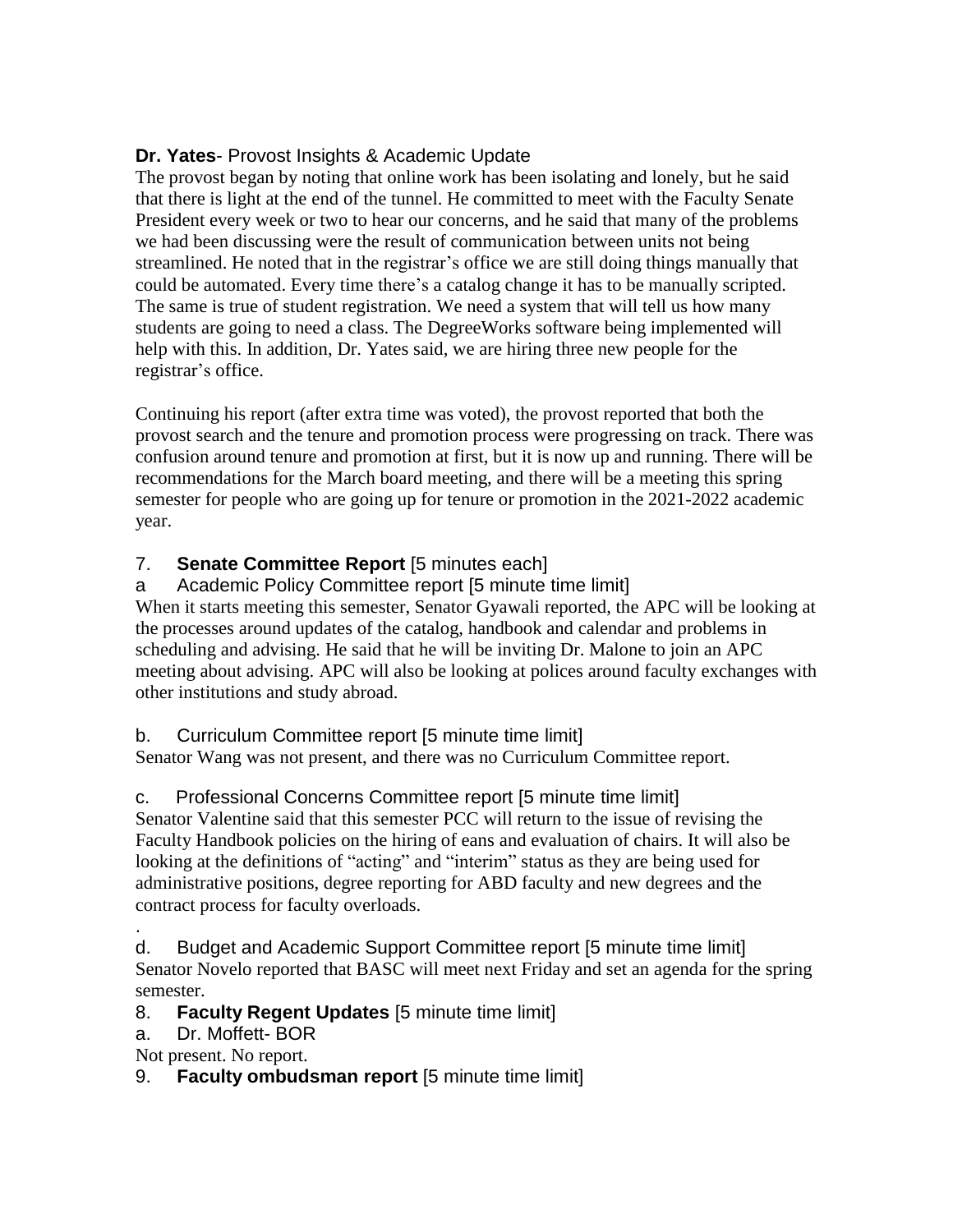a.. Dr. Reilly- Faculty Ombudsman

Not present. No report.

10. Other Business [10 minute time limit]

Vice-President Griffis expressed concern that an action item passed and signed by the president some years ago regarding teaching load for faculty in the sciences had still not been implemented.

Another senator, who is supposed to be on the committee appointed by the board of regents to report on faculty salaries, noted that no meetings had been held and no communication received about that committee. The provost said that he would follow up and report on that.

A senator asked how soon additional staff would arrive in the registrar's office, and Dr. Yates said that the new people were ready to start February 1.

11. Adjournment The meeting adjourned at 10:42 a.m.

#### **Attendance**

#### **Senators**

| Sharon McGee                                 | Barbara Witty           | Shawn Lucas                                 |
|----------------------------------------------|-------------------------|---------------------------------------------|
| Dr. Phillip Clay                             | Buddhi Gyawali          | Dr Noel D Novelo                            |
| Alexander Lai                                | Donavan Ramon           | Prof. E. Amadife                            |
| Dr. Monica Valentine                         | <b>Gary Stratton</b>    | <b>Helen Smith Senator</b>                  |
| <b>Bruce Griffis</b>                         | Fariba Kashan           | Shawn Lucas                                 |
| Fariba Bigdeli                               | Daniel D Collum         | Keith McCutchen                             |
| Leigh Whittinghill-Senator<br>Jens Hannemann | Jennifer Ballard-Kang   | Nancy Del Rosario Capriles<br>Rene Desborde |
|                                              | Patricia Ann Marraccini |                                             |
| <b>Bobby Walter</b>                          |                         |                                             |

**Senators Absent**: Ibukun (Mike) Ogunade, Herman Walston, Kristopher Grimes, Jonathon Sharp, Gavin Washington, Changzheng Wang

#### **Guests**

Walter Malone